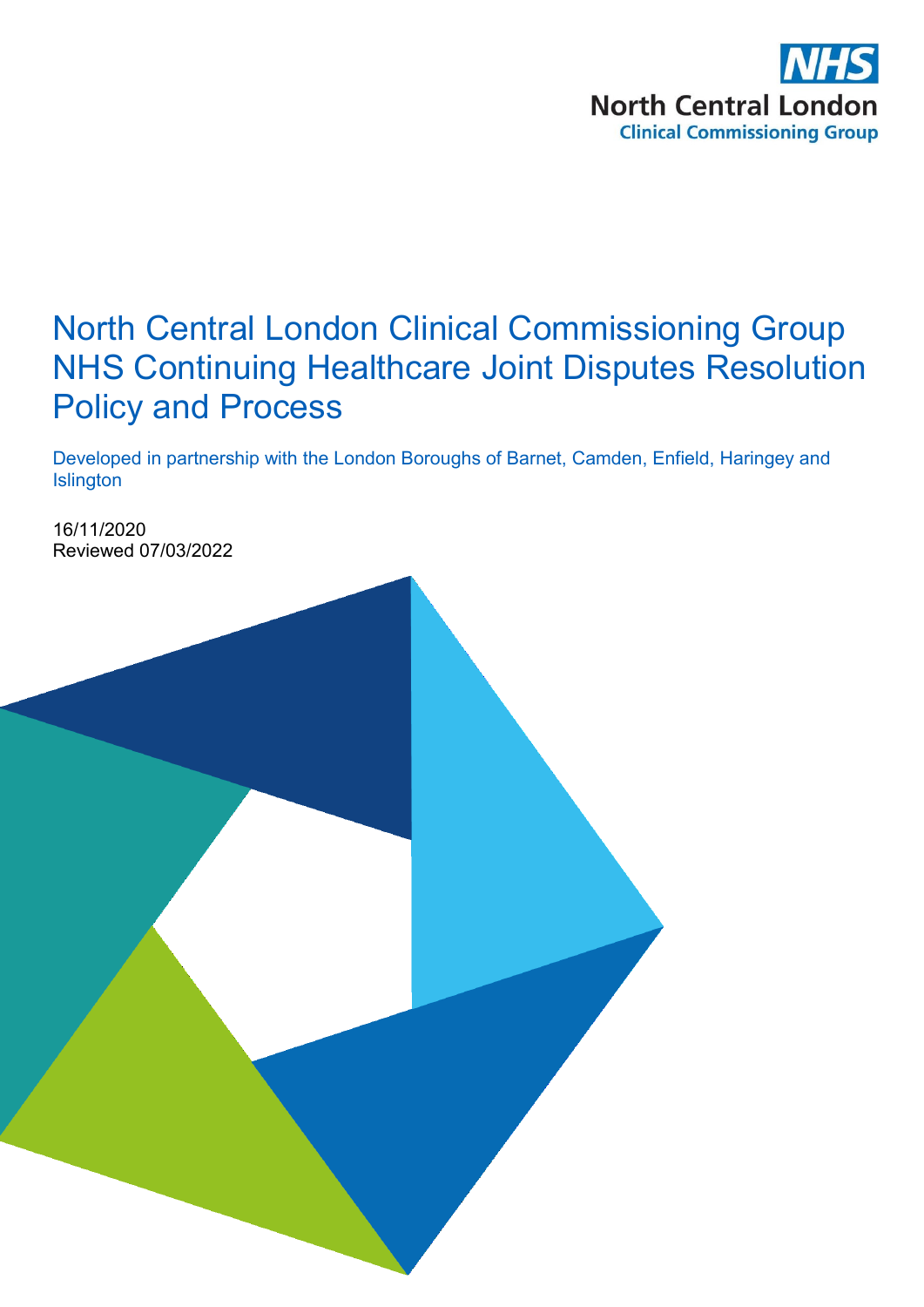| <b>DOCUMENT TRAIL AND VERSION CONTROL SHEET</b> |                                                                                                                                                                 |  |
|-------------------------------------------------|-----------------------------------------------------------------------------------------------------------------------------------------------------------------|--|
| <b>Heading</b>                                  | <b>North Central London Clinical</b><br><b>Commissioning Group NHS</b><br><b>Continuing Healthcare Joint Disputes</b><br><b>Resolution Protocol and Process</b> |  |
| <b>Project Sponsor</b>                          | Director of Continuing Healthcare<br>(CHC)                                                                                                                      |  |
| <b>Purpose of document</b>                      | The purpose of this document is to set<br>out the disputes protocol between<br>health and social care in relation to<br><b>CHC</b> eligibility                  |  |
| Date of document                                | 16/11/2020                                                                                                                                                      |  |
| <b>Review Date</b>                              | 16/02/2021                                                                                                                                                      |  |
| <b>Author</b>                                   | <b>Kim Hine</b>                                                                                                                                                 |  |
| <b>Approved by</b>                              | <b>Joint CHC Restoration Group</b><br>membership - representatives from<br>NCL CCG and London Boroughs of<br>Barnet, Camden, Enfield, Haringey<br>and Islington |  |
| Date approved                                   | 16/11/2020                                                                                                                                                      |  |
| <b>Effective from</b>                           | 16/11/2020                                                                                                                                                      |  |
| <b>Status</b>                                   | Final                                                                                                                                                           |  |
| <b>Version</b>                                  | $v3 - Final$                                                                                                                                                    |  |
| <b>Reviewed 07.03.2022</b>                      |                                                                                                                                                                 |  |

### Key documents

- 1. National Framework for Continuing Healthcare and Funded Nursing Care October 2018 (revised) - [https://www.gov.uk/government/publications/national-framework-for-nhs](https://www.gov.uk/government/publications/national-framework-for-nhs-continuing-healthcare-and-nhs-funded-nursing-care)[continuing-healthcare-and-nhs-funded-nursing-care](https://www.gov.uk/government/publications/national-framework-for-nhs-continuing-healthcare-and-nhs-funded-nursing-care) - referred to as "The Framework" throughout the document
- 2. Care Act 2014 <https://www.legislation.gov.uk/ukpga/2014/23/contents/enacted>
- 3. The National Health Service Commissioning Board and Clinical Commissioning Groups (Responsibilities and Standing Rules) (Amendment) Regulations 2020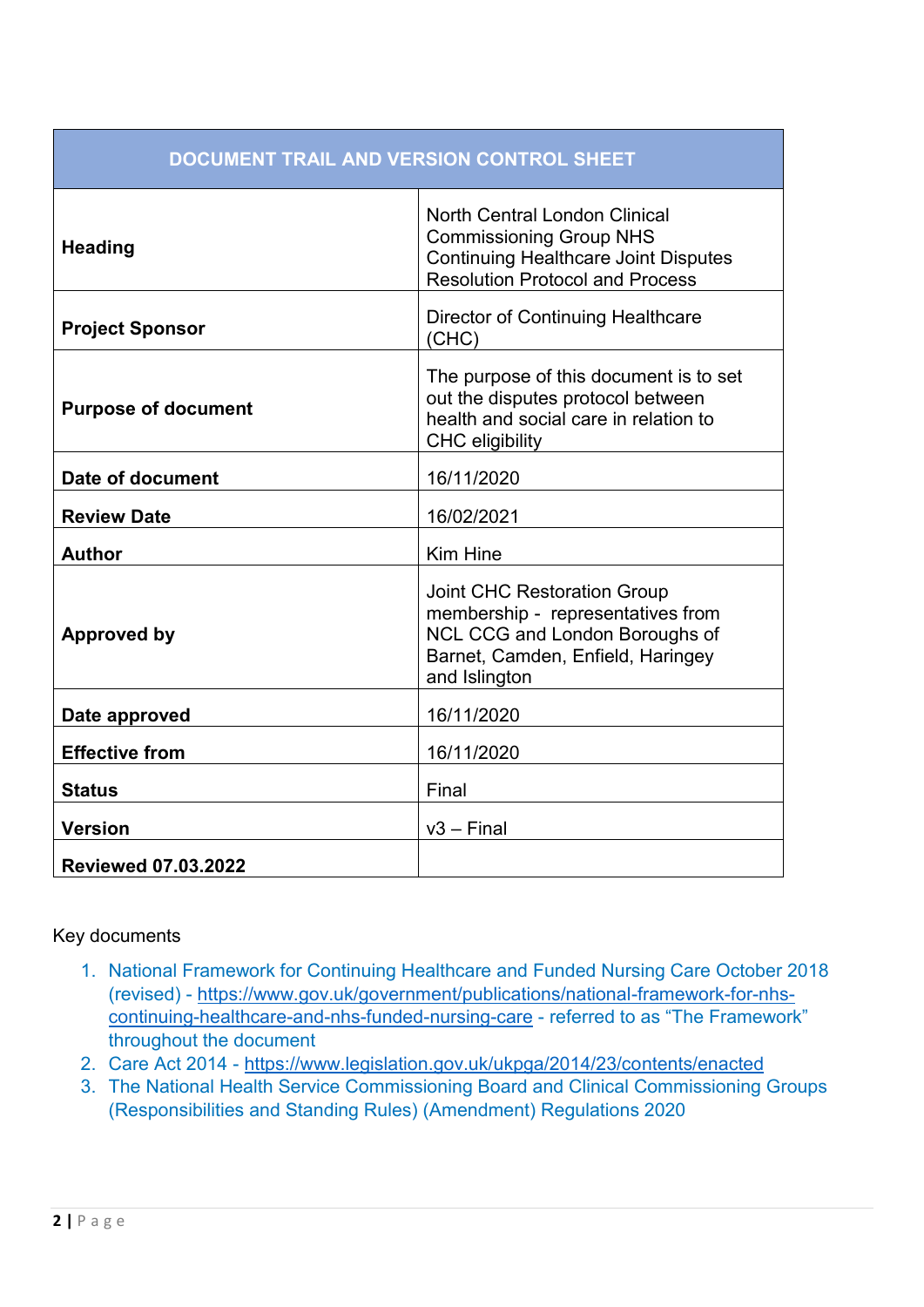# **Contents**

| Purpose and scope manufactured and scope of the manufactured and scope manufactured and scope manufactured and   |  |
|------------------------------------------------------------------------------------------------------------------|--|
|                                                                                                                  |  |
|                                                                                                                  |  |
|                                                                                                                  |  |
| Timeframes of dispute manufactured and the control of the state of dispute manufactured and the state of dispute |  |
|                                                                                                                  |  |
|                                                                                                                  |  |
|                                                                                                                  |  |
|                                                                                                                  |  |
|                                                                                                                  |  |
|                                                                                                                  |  |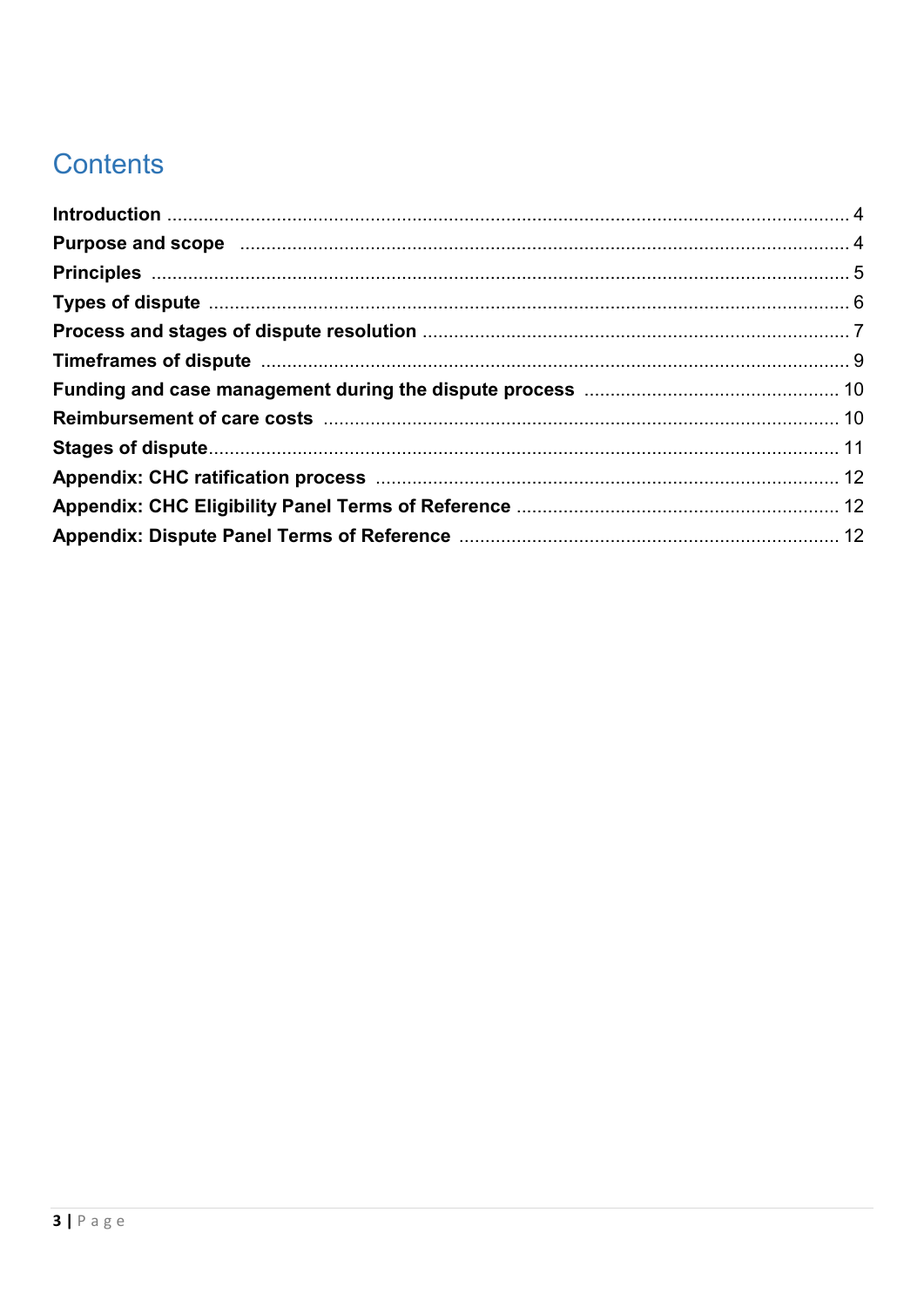# 1. Introduction

- 1.1"NHS Continuing Healthcare means a package of ongoing care that is arranged and funded solely by the National Health Service (NHS) where the individual has been assessed and found to have a 'primary health need' as set out in this National Framework. Such care is provided to an individual aged 18 or over, to meet health and associated social care needs that have arisen as a result of disability, accident or illness. The actual services provided as part of the package should be seen in the wider context of best practice and service development for each client group. Eligibility for NHS Continuing Healthcare is not determined by the setting in which the package of support can be offered or by the type of service delivery." (National Framework for Continuing Healthcare and Funded Nursing Care October 2018 (revised))
- 1.2The Framework clearly indicates that CCGs and Local Authorities must comply with their responsibilities in regards to Continuing Healthcare (CHC) as set out in the Standing Rules Regulations and Care Act legislation.
- 1.3By practitioners working in partnership and operating in accordance with The Framework, it should be possible to resolve most disagreements through normal processes without the need to invoke a disputes resolution procedure. However, on the occasions where an agreement cannot be reached informally, it is essential that the CCG and Local Authority in each area have agreed a joint process to assist, in the resolution of disagreements in those between both parties in relation to the CHC eligibility decision.

# 2. Purpose and Scope

- 2.1The assessment and recommendation of whether an individual has a primary health need is a complex process and inevitably there will be disagreements between the 2 statutory authorities in regards to the eligibility recommendation. The purpose of this policy is to support professionals working in the NHS and Local Authorities to navigate these disagreements, providing a structured way to work closely and maintain a person centred approach where there are differences of opinion that require resolution.
- 2.2The Joint Disputes Policy supports rapid resolution of disputes in regards to CHC eligibility between North Central London Clinical Commissioning Group (NCL CCG) and its Local Authority partners i.e. London Boroughs of Barnet, Camden, Enfield, Haringey and Islington as well as any interim joint funding arrangements and reimbursements where appropriate. It aims to ensure that resources are directed towards resolution of disputes in an appropriate and timely manner and avoid a disproportion of time being spent on resolving disagreements.
- 2.3The policy is not intended to be used to dispute the validity of the Multidisciplinary Team (MDT) recommendation or incorrect completion of the Decision Support Tool (DST). All DSTs should refer to the evidence collated to support the levels in each domain, the identification of whether there is a Primary Healthcare Need and an eligibility recommendation. Disagreements between levels and final recommendation should be clearly recorded and signed by every member of the MDT.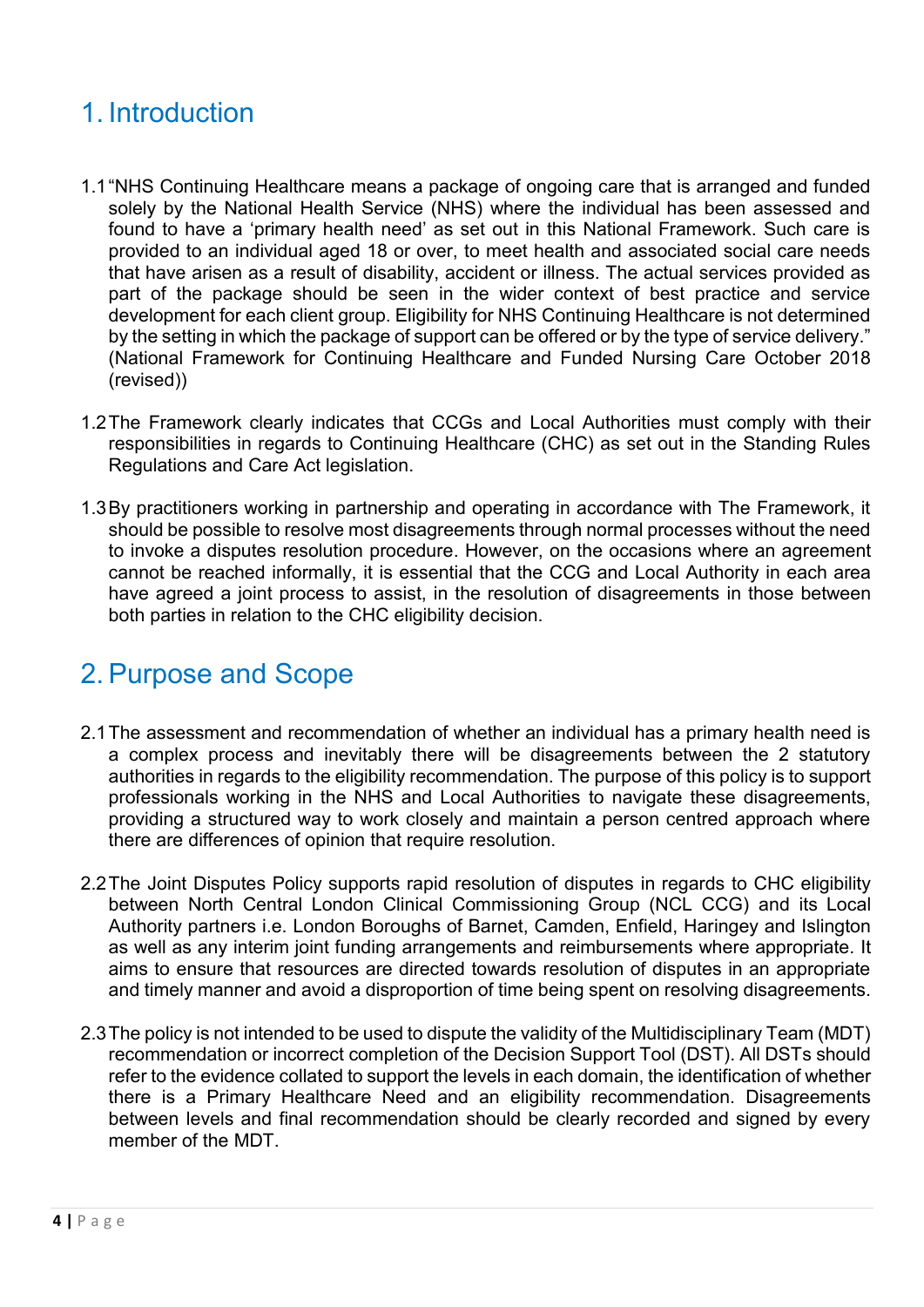- 2.4The policy includes agreements on funding and case management arrangements throughout the dispute process and reimbursement between agencies on resolution. It also includes agreement on joint funding of any additional costs arising from the disputes process
- 2.5Where disputes relate to a Local Authority not in North Central London area, the Framework indicates that the Joint Disputes Policy of the responsible CCG should apply.
- 2.6The NCL CCG NHS Continuing Healthcare Joint Disputes Resolution Policy and Process is for use with all assessments completed for adults over the age of 18 where a CHC assessment has been completed (this includes individuals transitioning from children's' continuing care to adults CHC but only where a CHC assessment has been completed). It is not for use children under 18 years of age assessed under the National Framework for Children and Young People's Continuing Care (2016)

# 3. Principles

- 3.1Good communication, effective joint working and mutual respect are key to avoiding unnecessary disputes.
- 3.2NCL CCG and London Boroughs of Barnet, Camden, Enfield, Haringey and Islington agree to work in partnership to fulfil their duties under the Care Act 2014 and The Framework 2018 in regards to CHC.
- 3.3NCL CCG and its Local Authority partners are committed to fostering a culture of partnership working at both organisational and practitioner levels in all aspects of NHS CHC ensuring the person in need of care is at the centre of the process.
- 3.4Front line staff i.e. the MDT, will be empowered to resolve issues wherever possible at the assessment and recommendation stage within agreed policies and procedures.
- 3.5NCL CCG and its Local Authority partners will ensure decisions about CHC eligibility are based on accurate, up to date evidence based assessment and recommendations, completed by appropriately experienced and trained professionals.
- 3.6Both parties involved in the dispute are committed to completing and resolving the dispute process, prioritising workloads, to ensure completion in a timely manner, based on the agreed timeframes within the document.
- 3.7Formal disputes should be the last resort and both parties agree to attempt to resolve any disagreements before a formal stage is required i.e. at assessment or eligibility panel. However, in entering into the formal dispute resolution both parties agree to be bound by the outcome.
- 3.8Neither party will unilaterally withdraw case management support or funding from the individual in need of care and will ensure that no one is left without care provision as a result of a disagreement between them.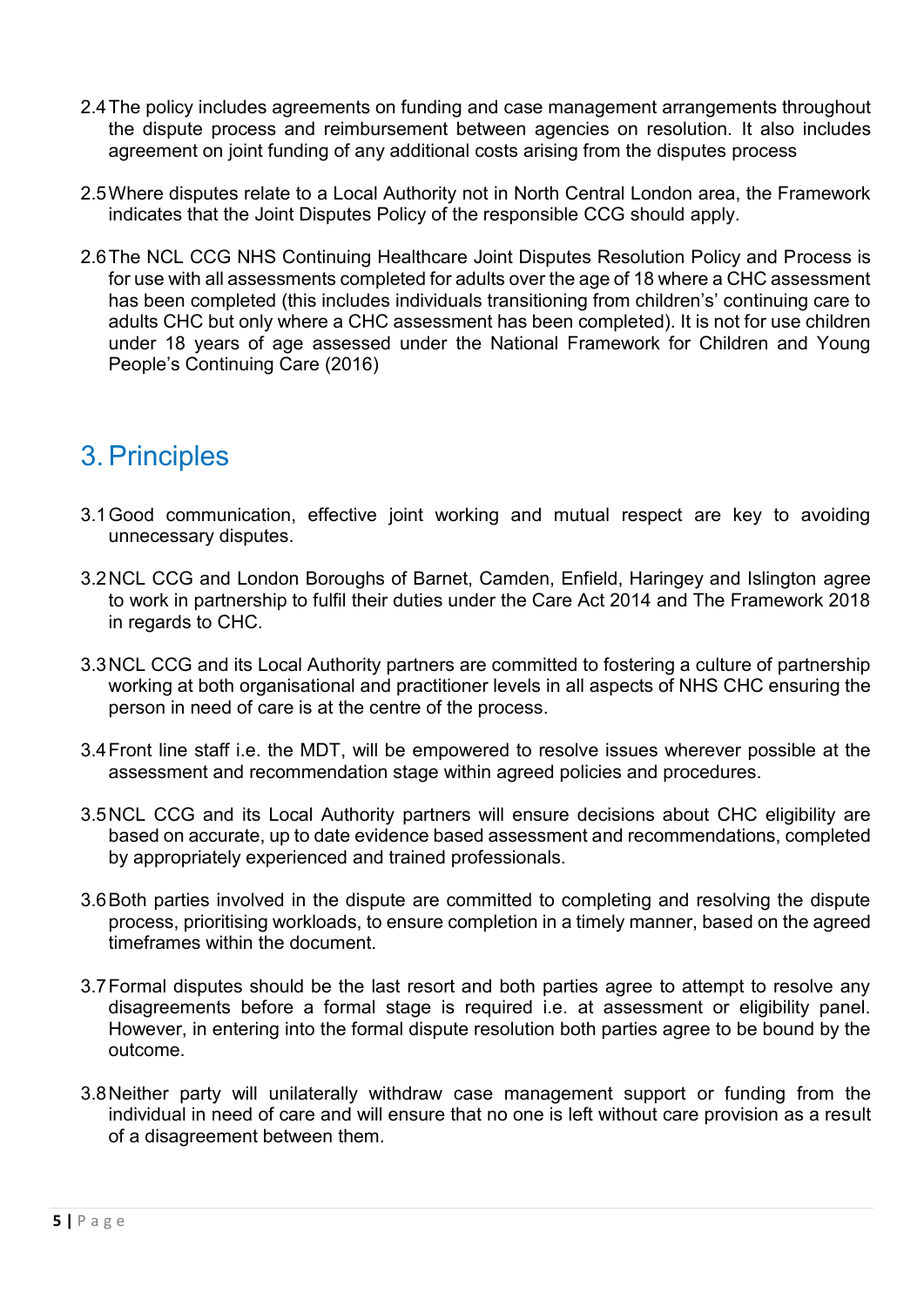3.9The individual and their representatives at the heart of the disagreement will have the disputes and the process explained clearly by the appropriate party, assuring them that care provision will remain until the dispute has been resolved. The individual will be kept informed throughout the process.

# 4. Types of dispute

- 4.1Interagency disputes can occur at any time through the CHC assessment process in regards to a particular assessment or the process itself. There are 3 outcome stages that will be considered individually.
	- $\triangleright$  Checklist recommendation
	- $\triangleright$  FNC eligibility recommendation
	- $\triangleright$  CHC eligibility recommendation

### 4.2Checklist recommendation

A checklist can be completed by a variety of health and social care professionals who should have completed the NHSE checklist training and should be familiar with the content and principles of the CHC Framework. Checklists can only be progress when they are supported by a brief description of need and relevant evidence. NCL CCG may disagree with the referrer's recommendation of a positive Checklist which would progress to the completion of the DST. On these occasions, a discussion between professionals will occur to establish whether there is sufficient evidence to trigger the DST completion. If this does not reach a satisfactory outcome this must be escalated to CHC clinical lead and LA team manager to discuss.

If necessary, the Local Authority Partner will write to CHC with reasons for the disagreement clearly indicated and CHC must take into account this decision before making its final decision. If, having taken all information into account, the decision is not to progress to DST, the CCG will provide a written response clearly articulating the reasons for the decision.

NCL CCG is not obliged to undertake a further checklist or proceed to DST

### 4.3FNC eligibility recommendation

An FNC assessment and recommendation is made by a clinician from NCL CCG. If there is a disagreement around the recommendation of eligibility for FNC a discussion between the professionals must occur to reach an agreement. If this is not reached it will be escalated to the clinical lead and LA team manager for the recommendation to be ratified.

If necessary, the Local Authority Partner will write to CHC with reasons for the disagreement clearly indicated and CHC must take into account this decision before making its final decision. If, having taken all information into account, the decision remains that the individual is not eligible for FNC, the CCG will provide a written response clearly articulating the reasons for the decision.

Similarly to the checklist recommendation, NCL CCG is not obliged to undertake an additional FNC assessment if the Local Authority partners disagree with the eligibility recommendation.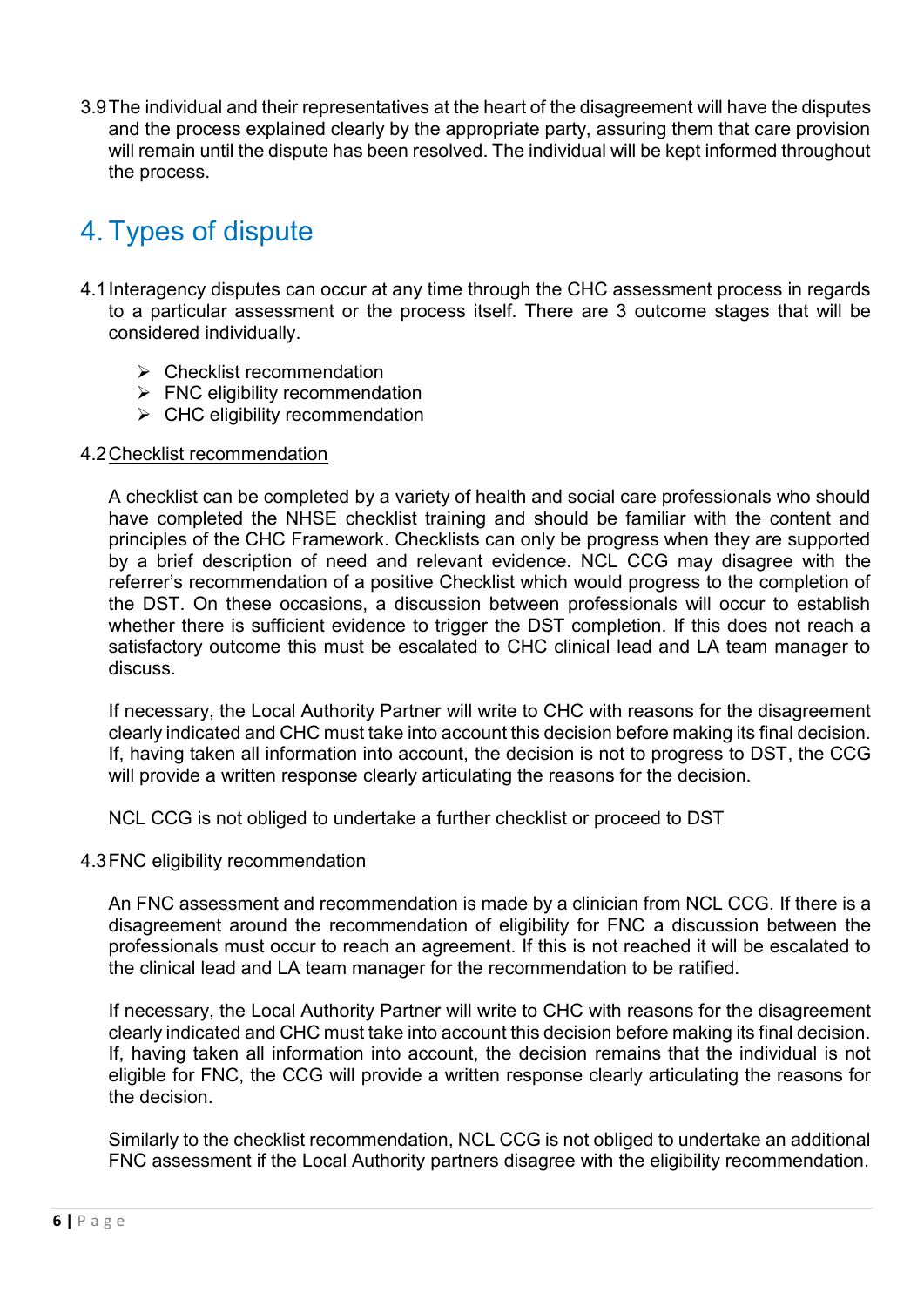### 4.4CHC eligibility recommendation

Following an assessment the DST and eligibility recommendation should be completed by an MDT, which at minimum requires two different professionals from different healthcare backgrounds. However, it is considered good practice that the MDT consists of both health and social care professionals who are knowledgeable of the process and the individual's health and social care needs. The MDT is responsible for providing a recommendation on the individual's eligibility for CHC through consensus and the perspectives of all members are equally valuable.

The MDT, at times, may not agree on the domain levels or in fact the eligible recommendation. In this circumstance, the CHC clinical assessor must clearly record the points of disagreement and the rationale of the disagreement. The DST should be signed by all members of the MDT however, the social care practitioner may also submit a report detailing the specific areas of disagreement together with supporting evidence.

The CHC ratification process clearly states that where there is a disagreement in recommendation of eligibility a panel is convened between NCL and the corresponding Local Authority partner (The process by which this takes place and the terms of reference for the panel are included in the appendices).

The panel has 3 possible outcomes:

- $\triangleright$  Agrees with the recommendation
- $\triangleright$  Returns to the MDT for further evidence and/or review of the recommendation
- $\triangleright$  In extreme circumstances the recommendation is overturned.

If both parties agree with the recommendation, no further dispute will be raised. If an agreement cannot be reached then the formal disputes process will be commenced.

### 4.5Disputes around process

Any disputes around the CHC process will be discussed and agreed between Heads of Service / Service managers. If no resolution has been agreed then this must be referred to Director Level for resolution

### 5. Process and Stages of dispute resolution

(all days within the timeframes apply to working days for a Monday to Friday working week)

- 5.1Prior to invoking a formal resolution process the expectation would be that every possible action has been taken to gain agreement between both parties.
- 5.2A dispute can only be raised once NCL CCG has made a decision in regard to eligibility for CHC. Ratification would normally be by a senior CHC clinician / Head of Service of via eligibility panel. The process around ratification of DST can be found in the appendices.
- 5.3NCL CCG will inform the appropriate Local Authority partner of the outcome of CHC eligibility within 2 working days of the decision being made.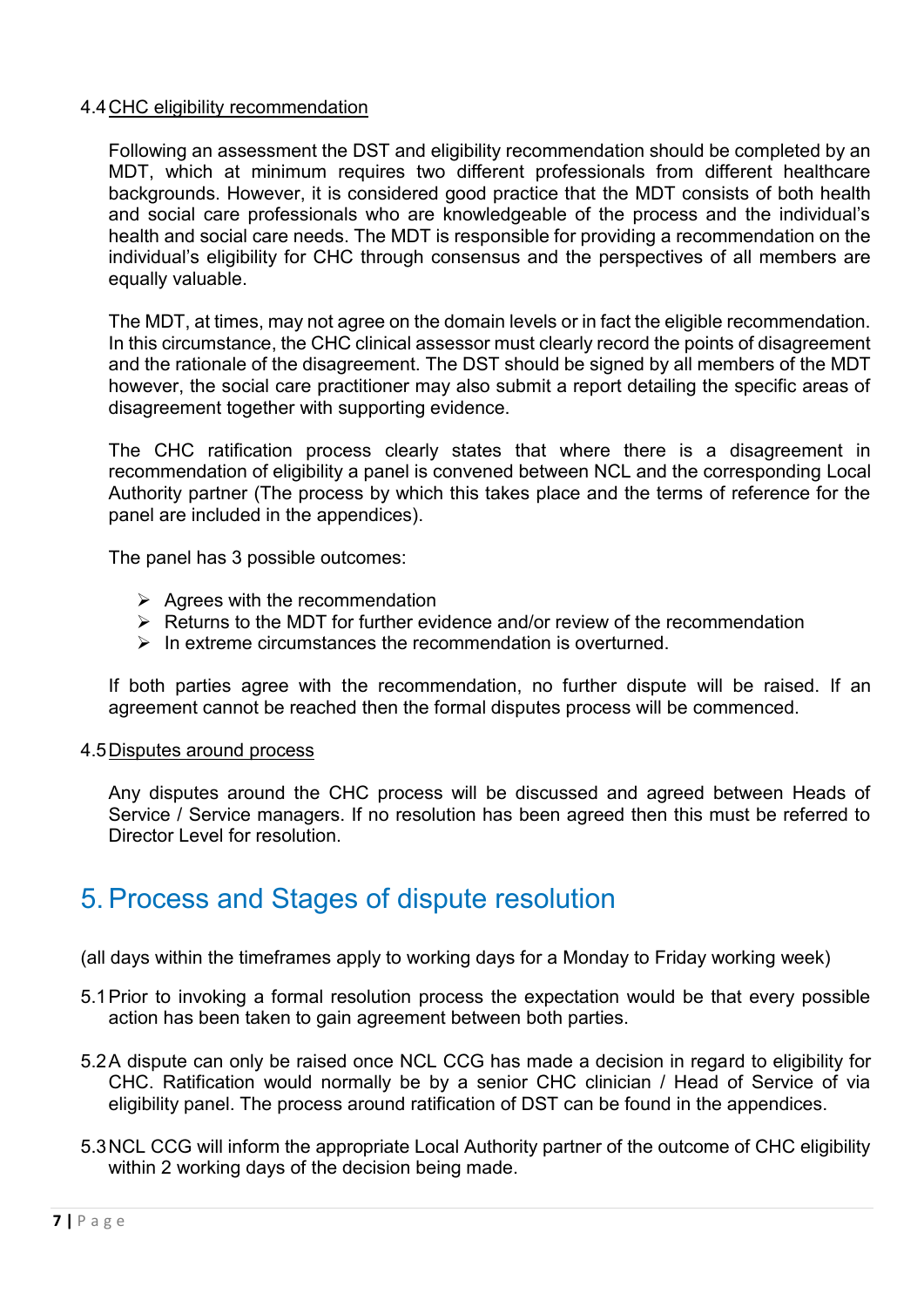### 5.4Formal disputes stages

#### **Stage 1** – Heads of Service / Service Manager

The formal record of dispute, citing the reasons for disagreement, relevant supporting evidence and documentation, details of the attempt to gain agreement will be submitted by the Local Authority via email to the appropriate CHC service with the title "formal disputes notice" as the email title.

The formal record of dispute will be sent by the Local Authority 3 days from receipt of the outcome decision.

The responsible case manager must inform the individual at the heart of the dispute at this stage.

Once received a NCL CCG Head of Service and LA service manager will formally meet to resolve the dispute. This meeting will take place no longer than 5 days from the date the formal record of dispute was received.

All appropriate documents will be circulated by NCL CCG 3 days prior to the meeting and may be attended by NCL CCG administrative staff to take minutes.

A record of the meeting including an outcome of the decision will be sent to the Local Authority partner from NCL CCG 2 days following the meeting.

If the decision remains under dispute a referral to stage 2 must be made.

#### **Stage 2** – Director Level

The Local Authority must notify NCL CCG that the decision remains disputed via email to the appropriate CHC service within 4 days of receipt of outcome following stage 1, including the reasons for ongoing dispute and any further evidence or supporting documentation.

A dispute panel will be convened specifically to hear the case, within 10 days of the receipt of notice. The disputes panel will be attended by director level (or a director nominated senior representative) from both NCL CCG and Local Authority partner who have had no previous involvement in the decision making for the particular case. The appropriate documents will be circulated by NCL CCG 3 working days before the panel meeting. Both the health and social care practitioners who completed the assessment and recommendation will be available for to present the case and answer any questions required by the Directors. Other professionals maybe requested to attend on the agreement of both parties. The meeting will be minuted. The minutes and outcome will be sent from NCL CCG within 10 days of the disputes panel.

Both NCL CCG and the relevant Local Authority partner agree to abide by the decision of its nominated representatives and / or dispute panel.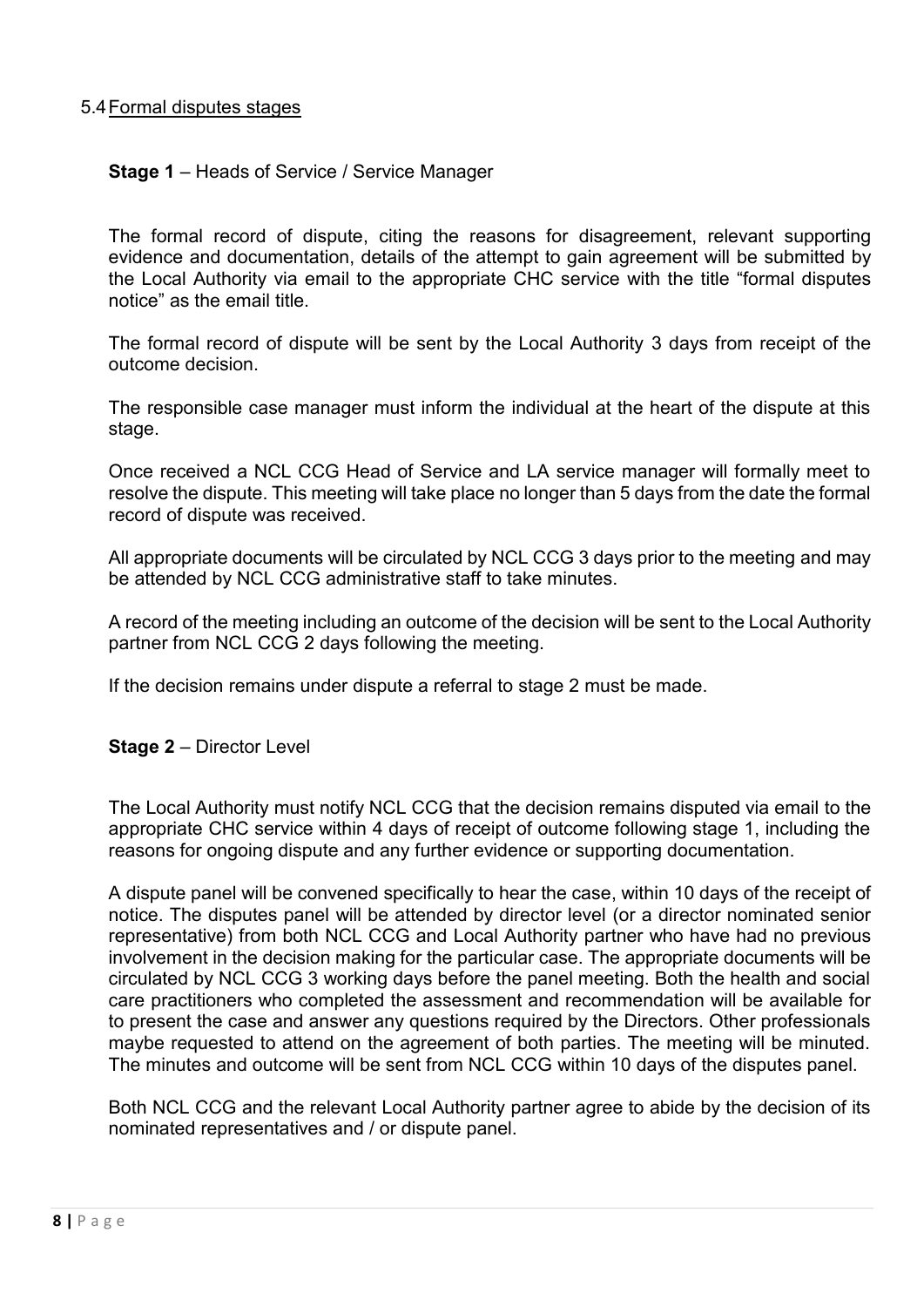### **Stage 3 – Independent Arbitration**

If, in the unlikely event, an agreement is not reached at stage 2 of the formal dispute then the case will be escalated to stage 3. Stage 3 can only be invoked by Director Level and involves the request for an independent chair to hear the case and make the decision in regards to eligibility. A request for stage 3 must be made by the Local Authority within 5 days of the receipt of outcome from stage 2.

The costs of independent arbitration will be split equally between both statutory authorities party to the dispute and both parties agree to abide by the decision reached.

At every stage throughout the disputes process there will be a ratification of the eligibility decisions and the individual and their representatives will be informed.

| <b>Action</b>                               | Responsible organisation | <b>Timeframe</b>               |
|---------------------------------------------|--------------------------|--------------------------------|
| Ratification of non-disputed<br>assessments | <b>CCG</b>               | 2 days from date of submission |
|                                             |                          |                                |
| Eligibility panel for disputed              | CCG / LA                 | 5 days from date of submission |
| decisions                                   |                          |                                |
| Formal notification of CCG                  | <b>CCG</b>               | 2 days from ratification date  |
| decision                                    |                          |                                |
| Notification of stage 1 formal              | LA                       | 3 days from receipt of outcome |
| dispute                                     |                          | decision                       |
| Stage 1 formal dispute meeting              | CCG / LA                 | 5 days from receipt of         |
|                                             |                          | notification                   |
| Formal notification of CCG                  | <b>CCG</b>               | 2 days from date of stage 1    |
| decision and provision of                   |                          | meeting                        |
| minutes                                     |                          |                                |
| Notification of stage 2 formal              | LA                       | 4 days from receipt of outcome |
| dispute                                     |                          | decision of stage 1 dispute    |
|                                             |                          | meeting                        |
| Stage 2 formal dispute panel                | CCG/LA                   | 10 days from receipt of        |
|                                             |                          | notification                   |
| Formal notification of CCG                  | <b>CCG</b>               | 10 days from date of disputes  |
| decision and provision of                   |                          | panel                          |
| minutes                                     |                          |                                |
| Notification of stage 3 dispute             | LA                       | 5 days from receipt of outcome |
|                                             |                          | of dispute panel               |
| <b>Independent Arbitration</b>              | CCG / LA                 | 6 weeks from receipt of        |
|                                             |                          | notification                   |

# 6. Timeframes of dispute

- 6.1 Any alterations to the timeframes must be agreed by both parties.
- 6.2Any disputes arising from Checklist or FNC decision will be responded to within 14 days of receipt of the notification of dispute and evidence to support the disagreement.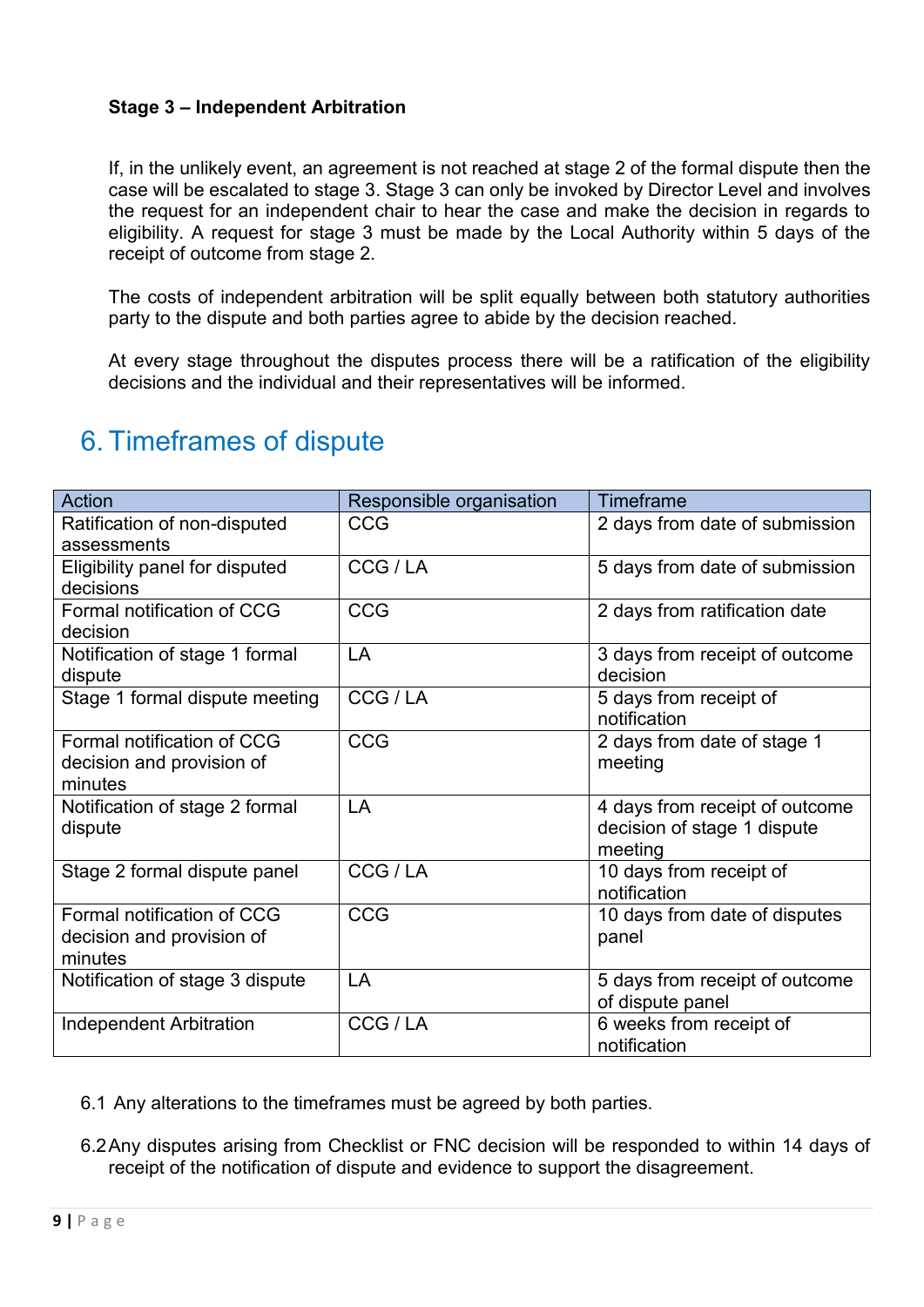# 7. Funding and Case Management during dispute process (including on the hospital discharge service pathway)

- 7.1Where there is a dispute in regards to CHC eligibility the statutory authority that is currently funding the care provision and providing case management will continue until the dispute is fully resolved.
- 7.2Any changes in care provision must be agreed by both parties and be in response to the individual's care needs at the time.
- 7.3If the individual needs the care provision moved out of the area covered by either NCL CCG or the Local Authority partner then each party will inform the appropriate responsible commissioner of the dispute, if appropriate.
- 7.4If the individual has been funded under the Hospital Discharge Service pathway then the statutory service who originally completed the brokerage and agreed case management will remain as case manager and will be responsible for funding (after day 42) until resolution has been reached.
- 7.5Where no support is currently in place both parties will agree to an interim funded arrangement, on a 50:50 ratio and an agreement made on who will lead case management, however both parties will remain involved.

### 8. Reimbursement of care costs

- 8.1Where NCL CCG has funded or part funded care provision throughout the dispute process and the eligibility decision is upheld i.e. the individual has been found not eligible, the Local Authority partner will reimburse NCL CCG to the date of the original outcome letter i.e. post ratification panel
- 8.2Where the Local Authority partner has funded or part funded throughout the dispute process and the eligibility decision is not upheld i.e. the individual has been found eligible, NCL CCG will reimburse the Local Authority partner from day 29 of a valid checklist or day 43 of the Hospital Discharge Service pathway.

| Responsible partner at     | Responsible partner                                                                 | Individual found CHC         | Individual not found         |
|----------------------------|-------------------------------------------------------------------------------------|------------------------------|------------------------------|
| start of dispute           | during dispute                                                                      | eligible                     | <b>CHC</b> eligible          |
| LA                         | LA                                                                                  | CCG to reimburse LA          | No reimbursement<br>required |
| <b>CCG</b>                 | <b>CCG</b>                                                                          | No reimbursement<br>required | LA to reimburse CCG          |
| No current care<br>package | Funding on 50:50<br>basis<br>Agreed lead however<br>both parties remain<br>involved | CCG to reimburse LA          | LA to reimburse CCG          |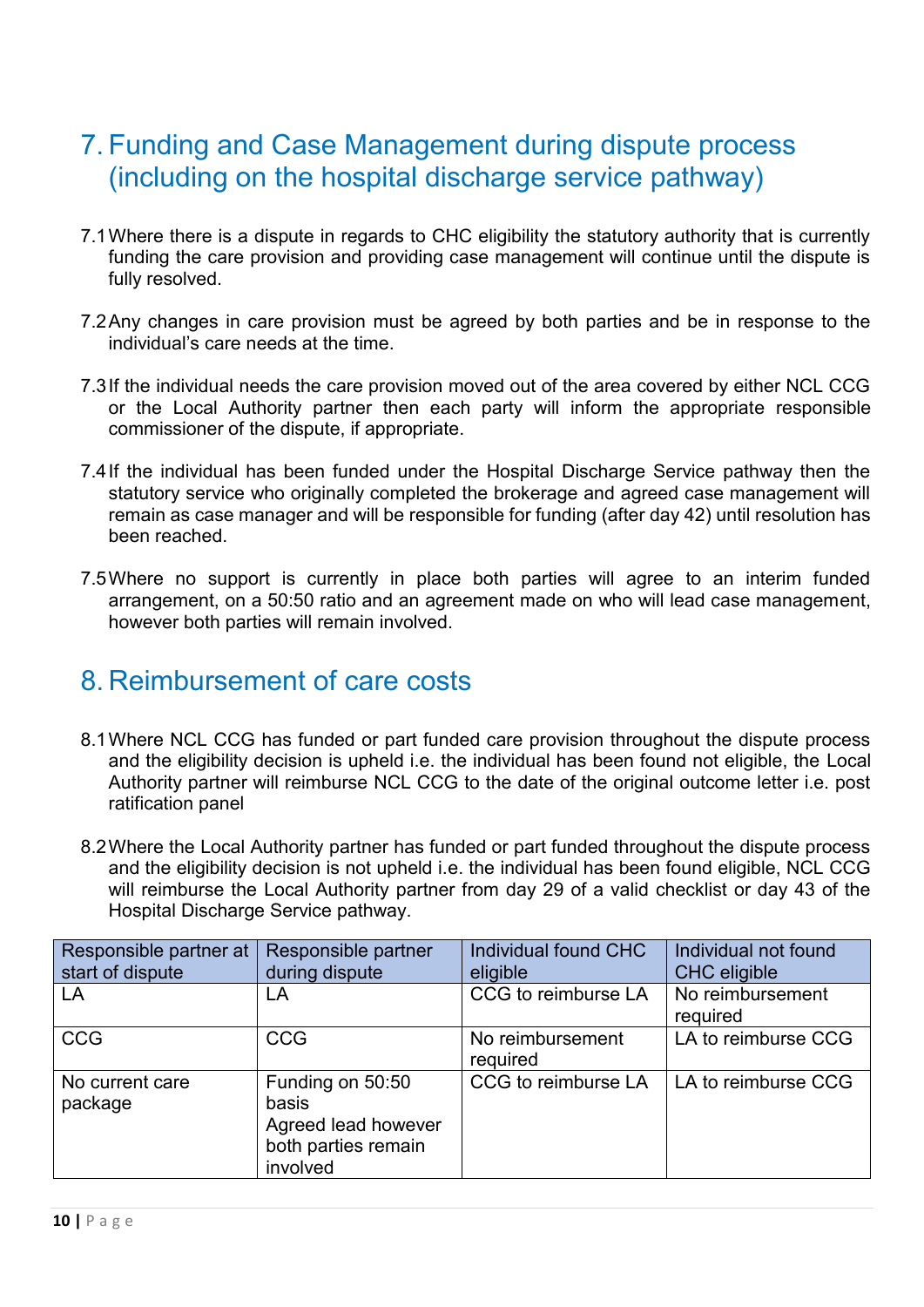- Responsibility covers both funding of care and ongoing case management including keeping the individual informed of the dispute and outcome throughout the process
- FNC contributions, if appropriate, will need to be taken into account when considering reimbursements

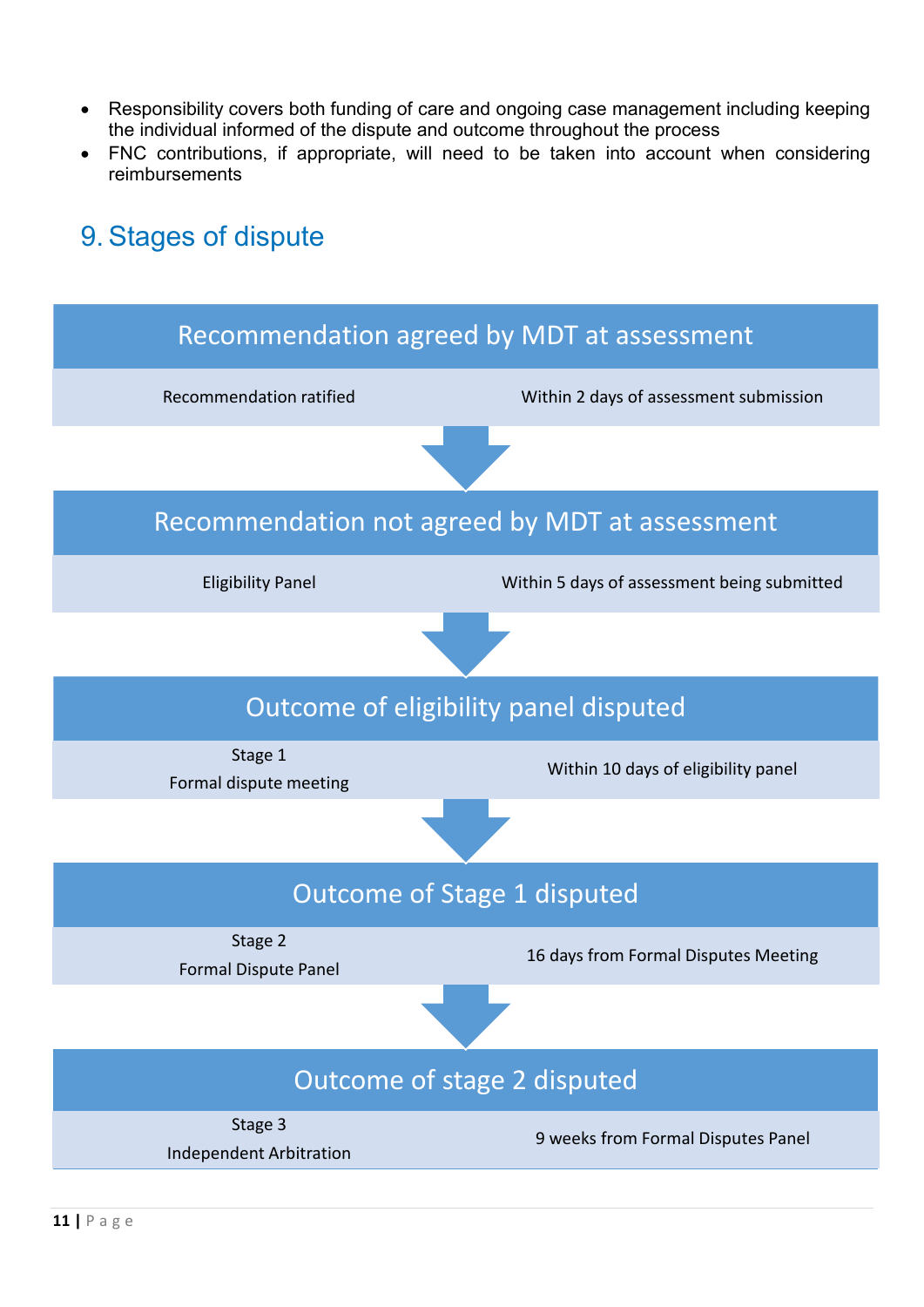# Appendix

- 1. CHC ratification process
- 2. CHC Eligibility Panel Terms of Reference
- 3. Disputes Panel Terms of Reference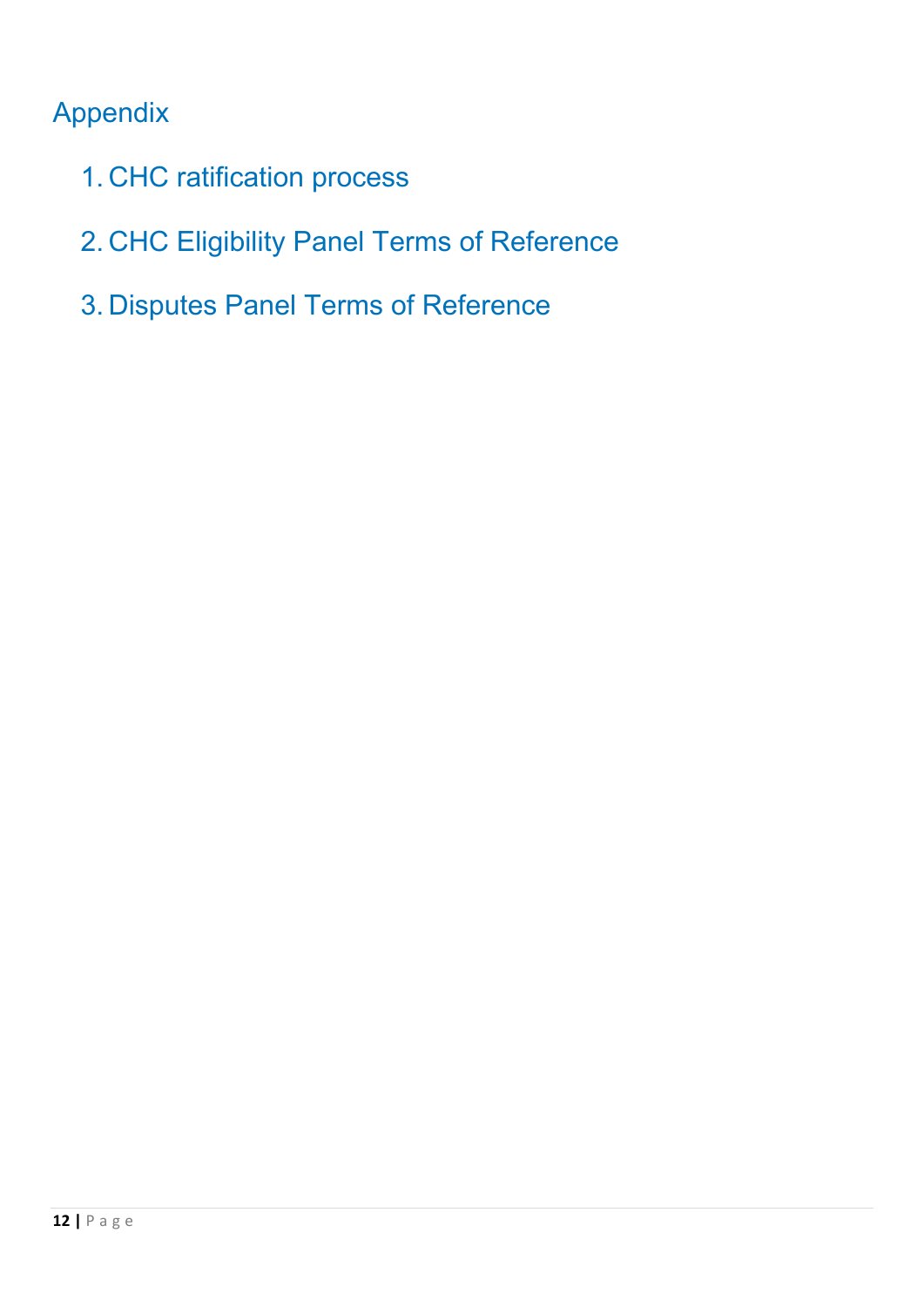| Assessment<br>completed                | . Assessment submitted to CHC via local process / assessment team process - this includes DST, Checklist and FNC<br>. Documents to be included in submission - DST (with eligibility recommendation and MDT signatures), appropriate capacity / consent / best interest decision information, evidence                                                                                                                                                               |
|----------------------------------------|----------------------------------------------------------------------------------------------------------------------------------------------------------------------------------------------------------------------------------------------------------------------------------------------------------------------------------------------------------------------------------------------------------------------------------------------------------------------|
| <b>QA process</b>                      | . QA process completed - the QA processes will differ depending on NCL directorates' CHC service and process for which the assessment is being submitted<br>. All QA processes must include - review of evidence submitted including consent, MCA and BI decision, if appropriate, and a clear eligibility recommendation documented<br>. If information missing to be returned to MDT<br>. QA process to be completed within 1 working day of assessment submission |
| CL / FNC                               | . CGG to verify and inform all appropriate parties of decision i.e. patient / representatives / LA / care providers<br>•Verification to be completed within 1 working days of QA process completion                                                                                                                                                                                                                                                                  |
| DST - Agreed<br>ecommendatior          | . If the MDT is in agreement on all domain levels and recommendation - CCG to ratify and and inform all appropriate parties of decision i.e. patient / representatives / LA / care providers<br>. Ratification to be completed within 2 working days of QA process completion                                                                                                                                                                                        |
| <b>DST</b> - Disputed<br>ecommendatior | • If there is difference in eligibility recommendation or removal of CHC funding then assessment to be discussed at "panel"<br>. Panel will be virtual and take place within 5 working days (on 5 day a week working) of QA process being completed for BAU<br>. Panels will be virtual and borough / CCG based                                                                                                                                                      |
| Panel                                  | . Panel requires a representative from both CCG and LA at a minimum<br>. Papers to be circulated by CHC service 2 working days (on 5 day a week working) prior to meeting<br>. All attendees will have read papers prior to meeting to allow in depth discussion of recommendation                                                                                                                                                                                   |
| Possible pane<br>outcomes<br>LS.       | • Agreement of health recommendation<br>. Returned to MDT for further evidence to support domain levels and / or recommendation<br>. On a rare occiasion panel can over turn the health recommendation - this will be clearly documented on the verification sheet<br>. Where no agreement reached the dispute process will commence                                                                                                                                 |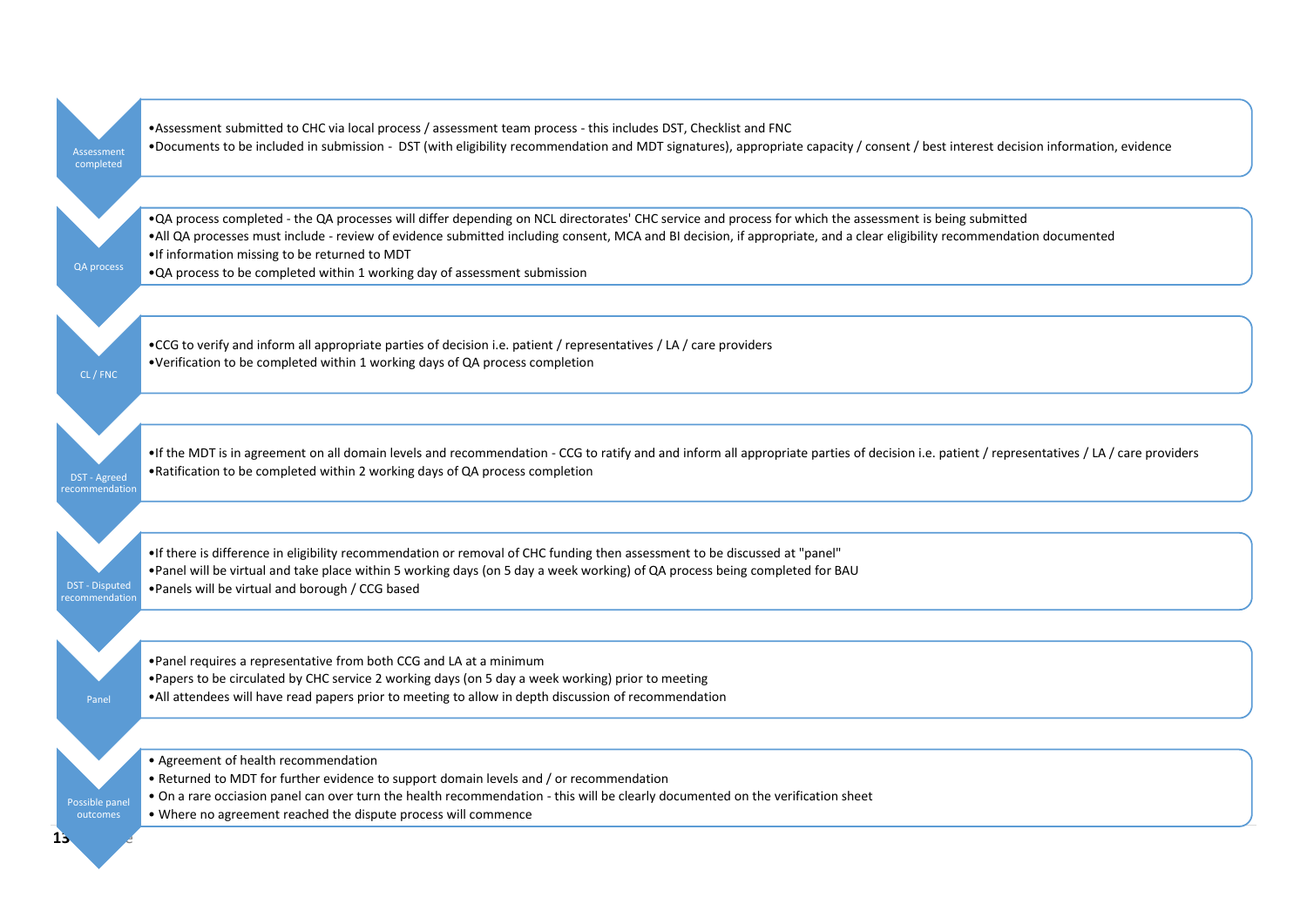

Terms of reference Continuing Healthcare Eligibility Panel

16/11/2020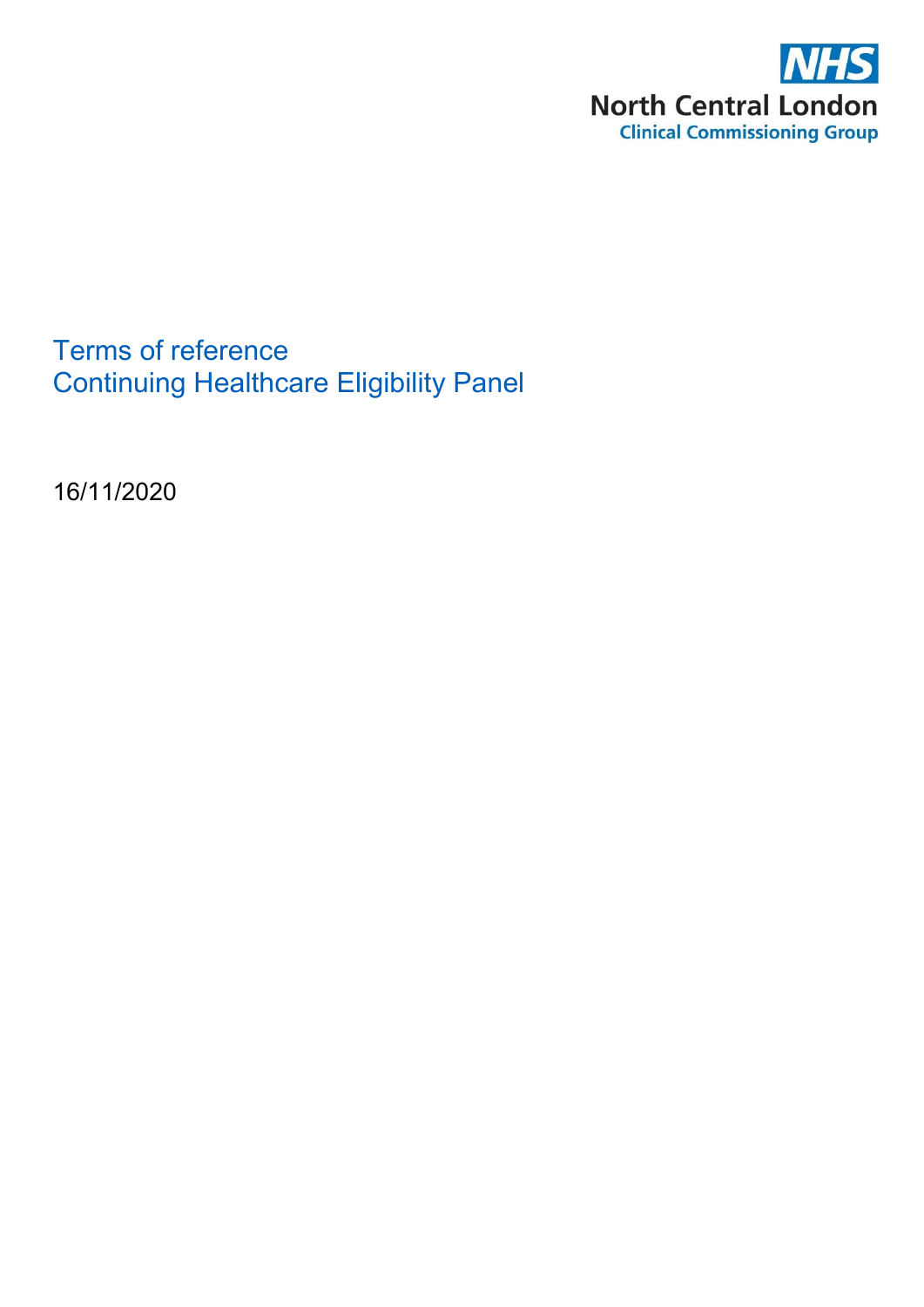| DOCUMENT TRAIL AND VERSION CONTROL SHEET |                                                                                                                                                                                                     |  |
|------------------------------------------|-----------------------------------------------------------------------------------------------------------------------------------------------------------------------------------------------------|--|
| <b>Heading TOR</b>                       | <b>Continuing Healthcare Eligibility Panel</b>                                                                                                                                                      |  |
| <b>Project Sponsor</b>                   | Director of Continuing Healthcare (CHC)                                                                                                                                                             |  |
| <b>Purpose of document</b>               | The purpose of this document is to define the<br>terms of reference for all CHC Eligibility Panels<br>for all directorates across North Central<br>London Clinical Commissioning Group (NCL<br>CCG) |  |
| Date of document                         | 16/11/2020                                                                                                                                                                                          |  |
| <b>Review Date</b>                       | 16/02/2021                                                                                                                                                                                          |  |
| <b>Author</b>                            | <b>Kim Hine</b>                                                                                                                                                                                     |  |
| Approved by                              | Joint CHC Restoration Group membership -<br>representatives from NCL CCG and London<br>Boroughs of Barnet, Camden, Enfield,<br>Haringey and Islington                                               |  |
| Date approved                            | 16/11/2020                                                                                                                                                                                          |  |
| <b>Effective from</b>                    | 16/11/2020                                                                                                                                                                                          |  |
| <b>Status</b>                            | Final                                                                                                                                                                                               |  |
| <b>Version</b>                           | 5                                                                                                                                                                                                   |  |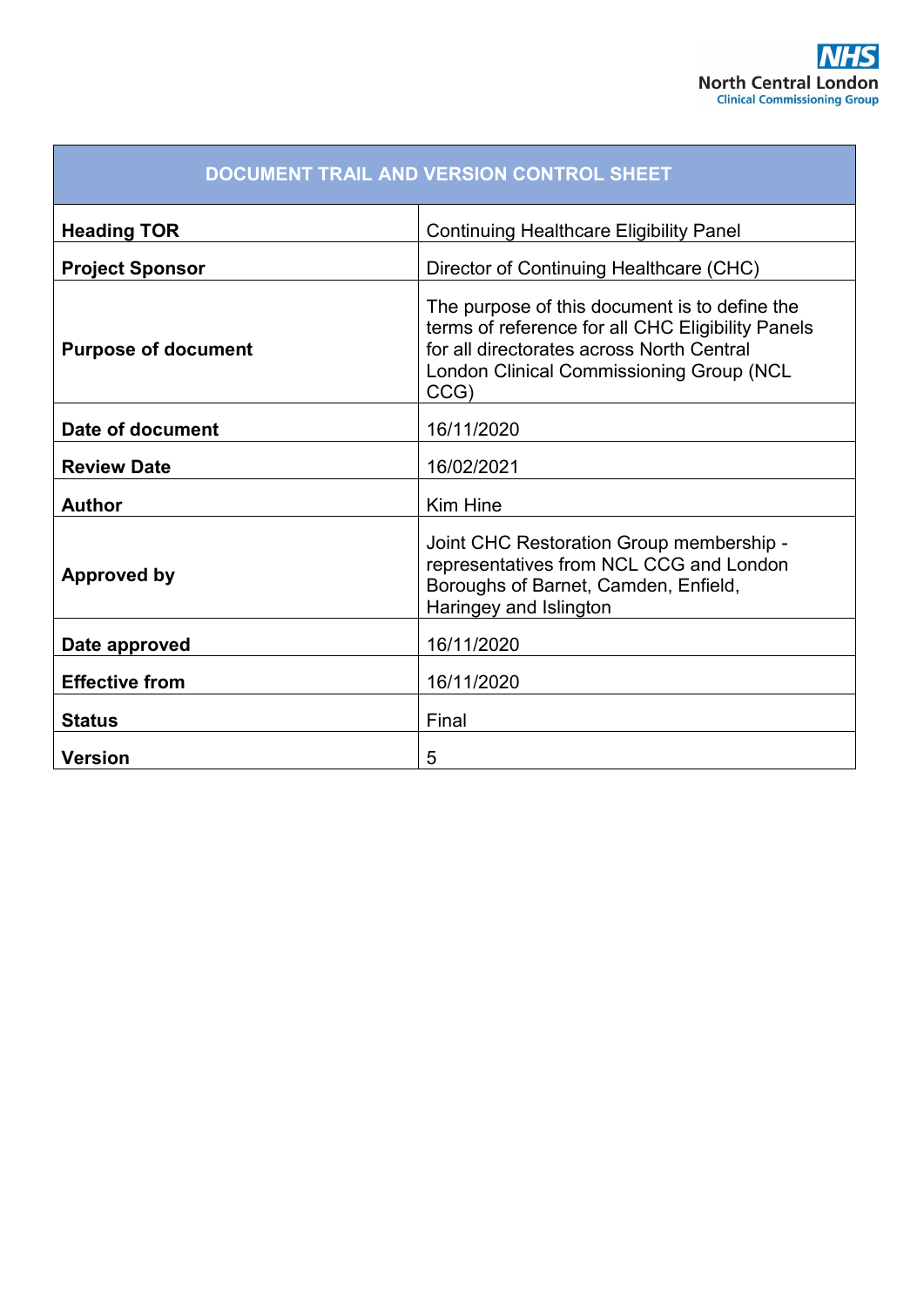

# **Introduction**

"NHS Continuing Healthcare means a package of ongoing care that is arranged and funded solely by the National Health Service (NHS) where the individual has been assessed and found to have a 'primary health need' as set out in this National Framework. Such care is provided to an individual aged 18 or over, to meet health and associated social care needs that have arisen as a result of disability, accident or illness. The actual services provided as part of the package should be seen in the wider context of best practice and service development for each client group. Eligibility for NHS Continuing Healthcare is not determined by the setting in which the package of support can be offered or by the type of service delivery." National Framework for NHS Continuing Healthcare and NHS-funded Nursing Care October 2018 (Revised) (National Framework)

CCGs are required by Standing Rules Regulations to have regard to the National Framework which takes into account the changes in legislation with the introduction of the Care Act 2014 and preserves the limits of local authority responsibility in relation to provision of healthcare.

CCGs and local authorities have legal duties and responsibilities in relation to NHS CHC with the CCG remaining legally responsible for all eligibility decisions.

North Central London Clinical Commissioning Group (NCL CCG) was formally established in April 2020, bringing together five north London boroughs – Barnet, Camden, Enfield, Haringey and Islington. NCL CCG is a clinically-led and memberdriven CCG with the 201 GP practices across Barnet, Camden, Enfield, Haringey and Islington making up our membership.

This document outlines the Terms of Reference for the NCL CCG CHC Eligibility Panel including:

- Scope and Purpose
- Membership
- Responsibilities
- **Meetings**

Working days throughout the document refer to 5 day a week working patterns Monday to Friday.

### **Background**

The National Framework indicates that CCGs can chose to verify recommendations for eligibility in a number of ways. The final eligibility decision is to be made independently of financial considerations and must not be used as a gate keeping function.

NCL CCG has agreed that for CHC assessments, including checklists, funded nursing care assessments (FNC) and decision support tools (DSTs) where there is a clearly agreed recommendation between health and local authority will be ratified by appropriate personnel within the CCG i.e. clinical leads and head of service across the 5 directorates

Where there is a disagreement in the recommendation between health and social care or where there is a removal of CHC funding then these cases will be considered at the CHC Eligibility Panels.

The panels will be conducted at a local level i.e. Camden directorate CHC service with London Borough of Camden

# Scope and Purpose

The National Framework states that CCGs are responsible for making the eligibility decisions for CHC which must be based on the Multidisciplinary (MDT) recommendations. CCGs are able to verify MDT recommendations in a number of ways of which a panel is one. The National Framework also indicates that panels may be used selectively i.e. where there is a disagreement between LA and health over the eligibility recommendation.

NCL CCG have agreed that only assessments where there is a disagreement between health and Local Authorities will be considered and ratified at panel. All agreed recommendations will be ratified by the CCG. This is to fully utilise the capacity of both local authority and CCG staff in the most appropriate way.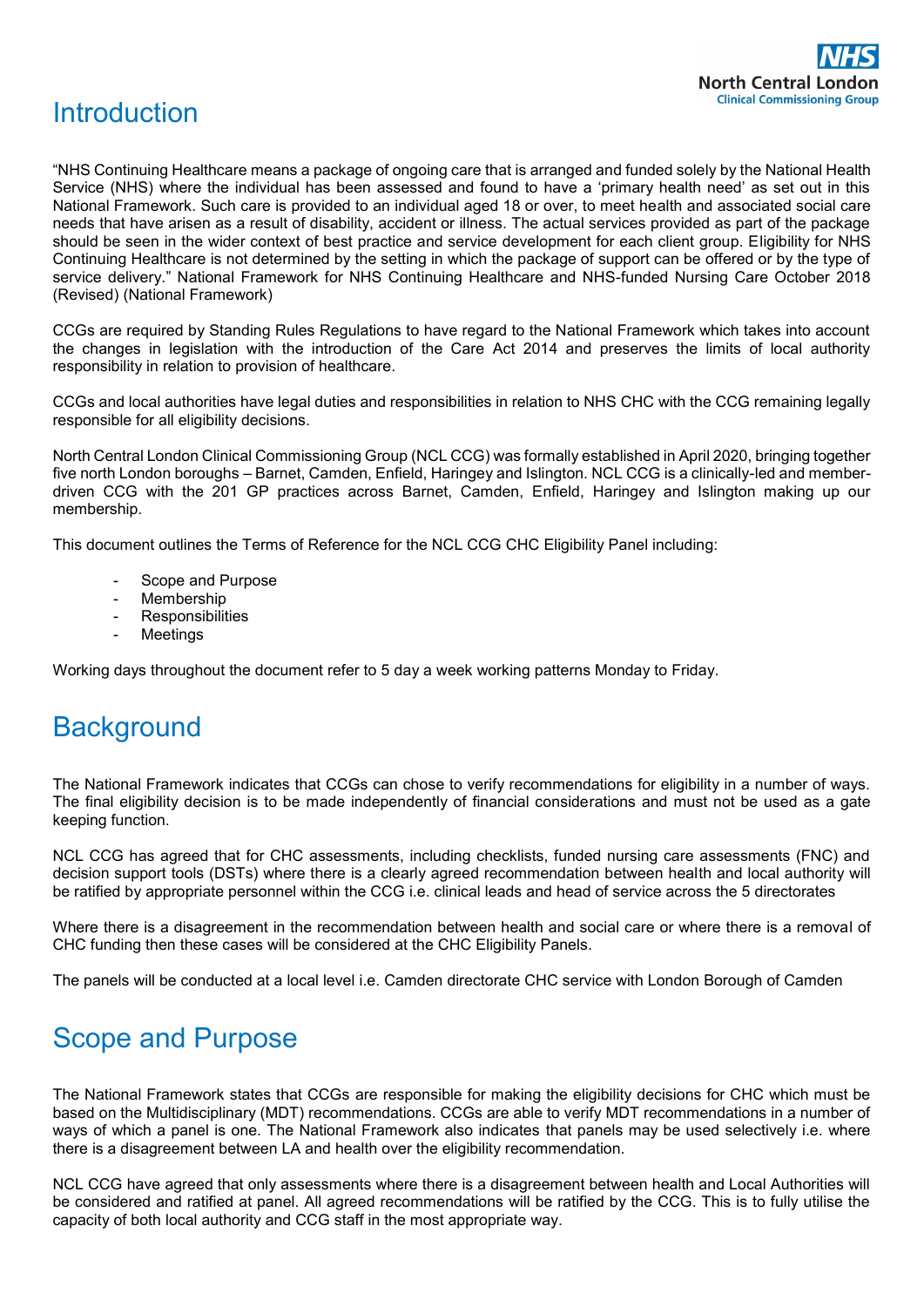The purpose of the Panel is to review the evidence in the DST and any supporting documentation to reach an agreement in regards to the recommendation of eligibility.

Panels must not replace the function of the MDT whose role is to gather appropriate evidence, assess the individual, complete the DST and make the recommendation of eligibility.

CHC eligibility panels will consider the following client groups:

Adults CHC – for any individual over the age of 18 Transition cases – for children, where a CHC assessment has been completed as part of transitioning to adults CHC

Panels should not delay any decision making process and staff need to be available to attend in a timely manner. Panels can be conducted virtually via telephone or appropriate online meeting platform i.e. Microsoft Teams.

# Membership

For the panel to be considered quorate there must be representation from both NCL CCG and the Local Authority in which the individual who has been assessed is ordinarily resident. If panel members also have budgetary responsibilities it needs to be clear that decisions are made on needs and not financial considerations.

Other representatives can be co-opted into the panel at the agreement of both parties

# **Responsibilities**

Panel members will review the DST and evidence prior to the panel to allow a meaningful discussion, in a timely manner

The panel will determine one of the following outcomes:

- 1. Agree with the documented health recommendation
- 2. Return to the MDT for further evidence and consideration on the recommendation
- 3. Overturn the recommendation

Recommendations should only be overturned in exceptional circumstances including:

- Where the DST is not fully completed (including where there is no recommendation)
- Where there are significant gaps in evidence to support the recommendation
- Where there is an obvious mismatch between evidence and recommendation
- Where the recommendation would result in either authority acting unlawfully

If one of these outcomes is not reached then the disputes process will commence.

# **Meetings**

Eligibility panels will occur on an "as needed" basis at a mutual convenient time for both parties. These need to occur within 3 working days of the assessment being submitted and quality assured.

CHC administrative staff will ensure the documents are circulated 2 working days prior to the meeting

# Agenda and Minutes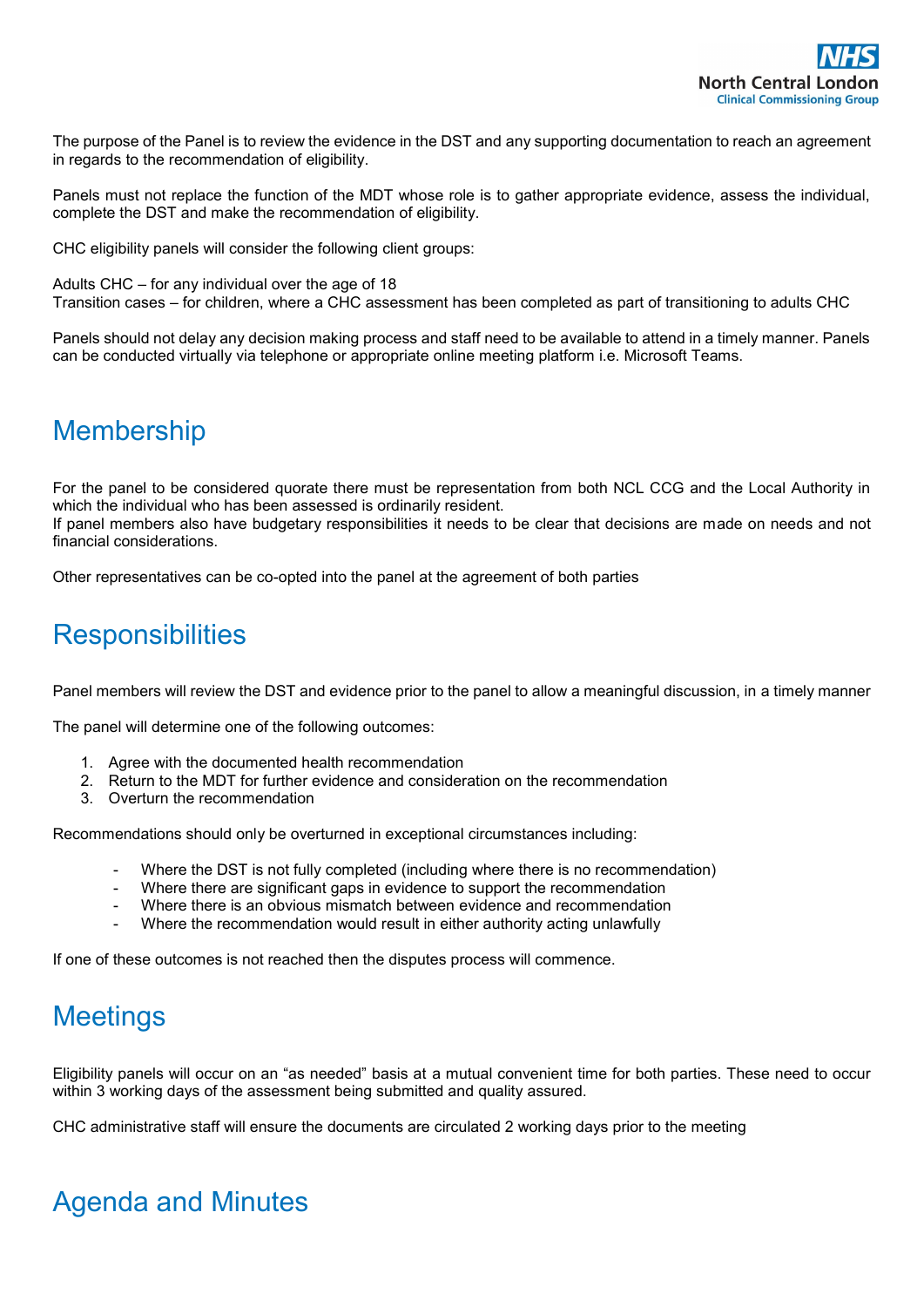

CHC service will be responsible for agendas and minutes. Agendas will be circulated with the documents 2 working days prior to the meeting and minutes will be circulated within 2 working days after the panel meeting.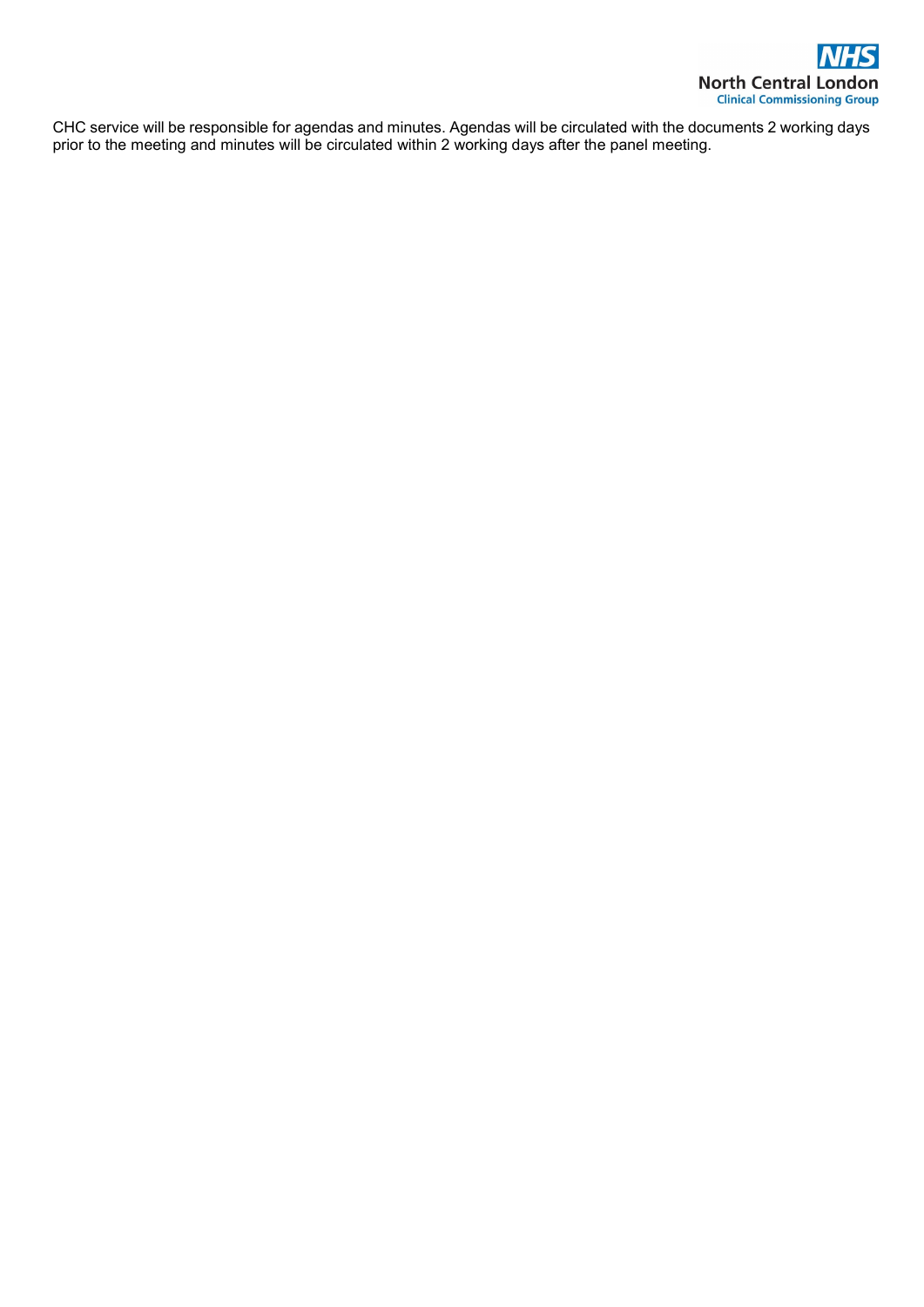

Terms of reference Continuing Healthcare Disputes Panel

16/11/2020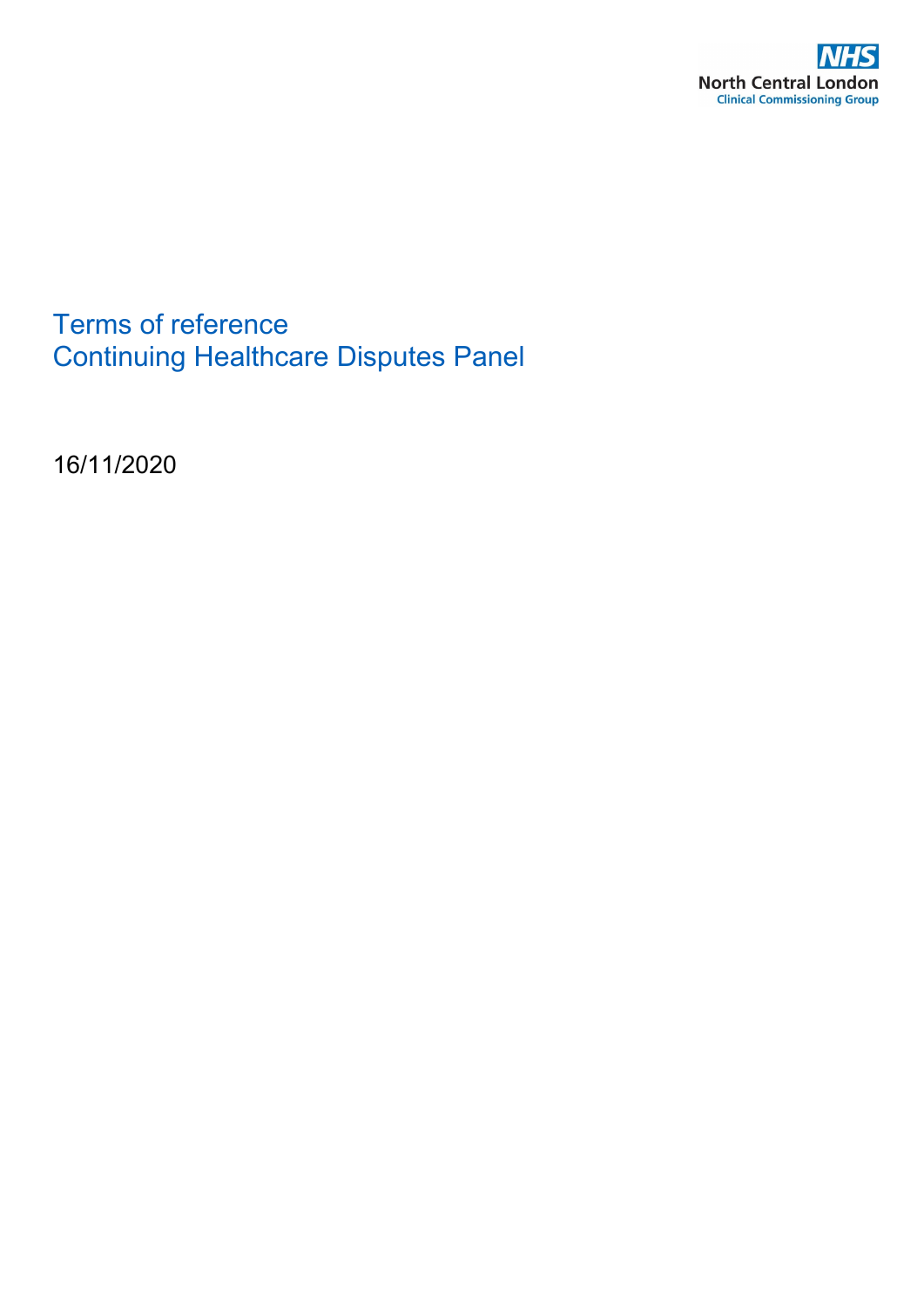| <b>DOCUMENT TRAIL AND VERSION CONTROL SHEET</b> |                                                                                                                                                                                                                   |  |
|-------------------------------------------------|-------------------------------------------------------------------------------------------------------------------------------------------------------------------------------------------------------------------|--|
| <b>Heading TOR</b>                              | <b>Continuing Healthcare Disputes Panel</b>                                                                                                                                                                       |  |
| <b>Project Sponsor</b>                          | Director of Continuing Healthcare<br>(CHC)                                                                                                                                                                        |  |
| <b>Purpose of document</b>                      | The purpose of this document is to<br>define the terms of reference for all<br><b>CHC Disputes Panels for all</b><br>directorates across North Central<br><b>London Clinical Commissioning Group</b><br>(NCL CCG) |  |
| Date of document                                | 16/11/2020                                                                                                                                                                                                        |  |
| <b>Review Date</b>                              | 16/02/2021                                                                                                                                                                                                        |  |
| <b>Author</b>                                   | Kim Hine                                                                                                                                                                                                          |  |
| <b>Approved by</b>                              | <b>Joint CHC Restoration Group</b><br>membership - representatives from<br>NCL CCG and London Boroughs of<br>Barnet, Camden, Enfield, Haringey<br>and Islington                                                   |  |
| Date approved                                   | 16/11/2020                                                                                                                                                                                                        |  |
| <b>Effective from</b>                           | 16/11/2020                                                                                                                                                                                                        |  |
| <b>Status</b>                                   | Final                                                                                                                                                                                                             |  |
| <b>Version</b>                                  | 1.1                                                                                                                                                                                                               |  |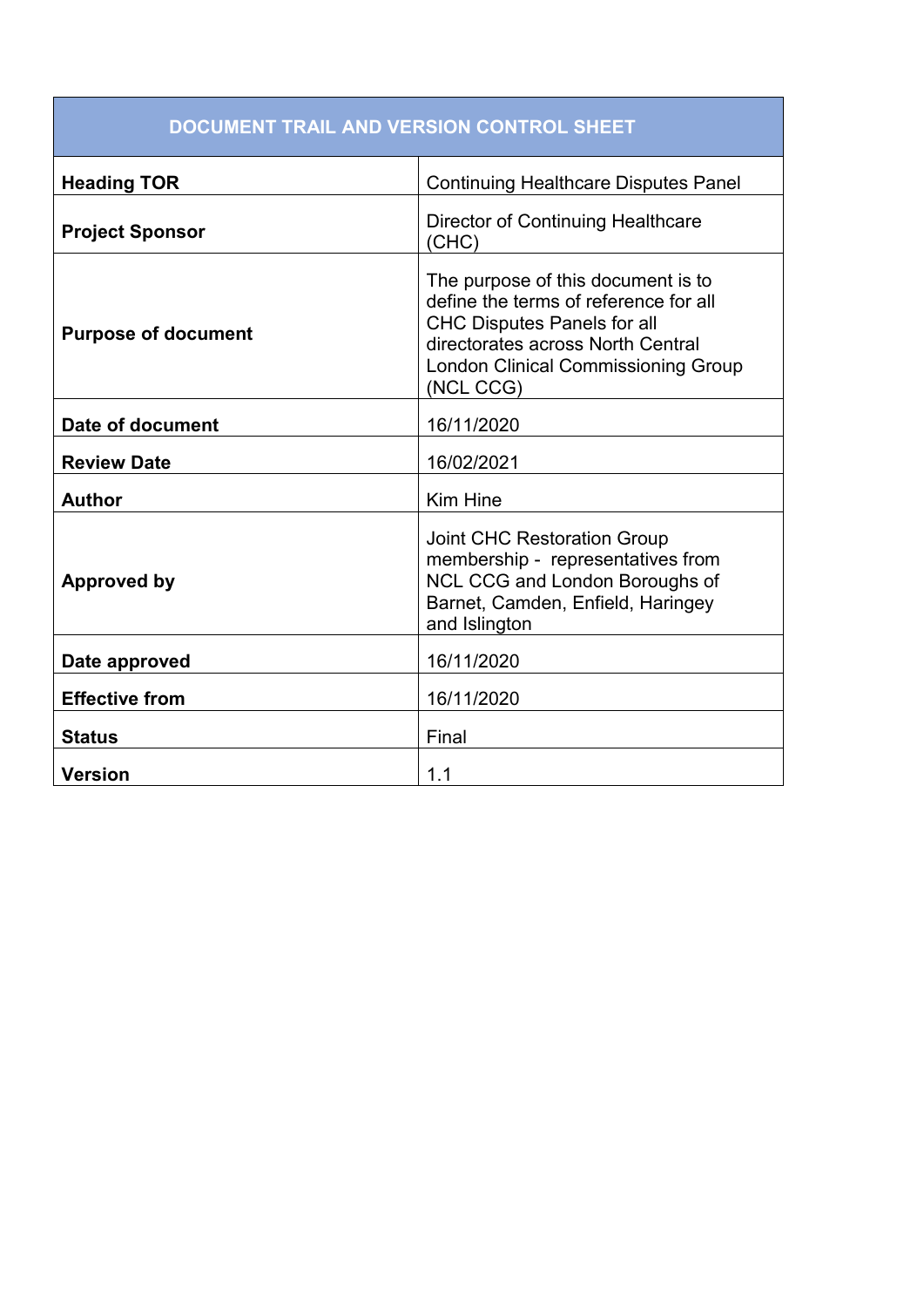# **Introduction**

"NHS Continuing Healthcare means a package of ongoing care that is arranged and funded solely by the National Health Service (NHS) where the individual has been assessed and found to have a 'primary health need' as set out in this National Framework. Such care is provided to an individual aged 18 or over, to meet health and associated social care needs that have arisen as a result of disability, accident or illness. The actual services provided as part of the package should be seen in the wider context of best practice and service development for each client group. Eligibility for NHS Continuing Healthcare is not determined by the setting in which the package of support can be offered or by the type of service delivery." National Framework for NHS Continuing Healthcare and NHS-funded Nursing Care October 2018 (Revised) (National Framework)

CCGs are required by Standing Rules Regulations to have regard to the National Framework which takes into account the changes in legislation with the introduction of the Care Act 2014 and preserves the limits of local authority responsibility in relation to provision of healthcare.

CCGs and local authorities have legal duties and responsibilities in relation to NHS CHC with the CCG remaining legally responsible for all eligibility decisions.

North Central London Clinical Commissioning Group (NCL CCG) was formally established in April 2020, bringing together five north London boroughs – Barnet, Camden, Enfield, Haringey and Islington. NCL CCG is a clinically-led and memberdriven CCG with the 201 GP practices across Barnet, Camden, Enfield, Haringey and Islington making up our membership.

This document outlines the Terms of Reference for the NCL CCG CHC Disputes Panel including:

- Scope and Purpose
- Membership
- Responsibilities
- **Meetings**

Working days throughout the document refer to 5 day a week working patterns Monday to Friday.

# **Background**

The assessment and recommendation of whether an individual has a primary health need is a complex process and inevitably there will be disagreements between the 2 statutory authorities in regards to the eligibility recommendation. The purpose of this policy is to support professionals working in the NHS and Local Authorities to navigate these disagreements, providing a structured way to work closely and maintain a person centred approach where there are differences of opinion that require resolution.

The Joint Disputes Policy supports rapid resolution of disputes in regards to CHC eligibility between North Central London Clinical Commissioning Group (NCL CCG) and its Local Authority partners i.e. London Boroughs of Barnet, Camden, Enfield, Haringey and Islington as well as any interim joint funding arrangements and reimbursements where appropriate. It aims to ensure that resources are directed towards resolution of disputes in an appropriate and timely manner and avoid a disproportion of time being spent on resolving disagreements.

The panels will be conducted at a local level i.e. Camden directorate CHC service with London Borough of Camden

# Scope and Purpose

The purpose of the Disputes Panel is to review the evidence in the DST and any supporting documentation to reach an agreement in regards to the recommendation of eligibility.

A dispute panel will be convened specifically to hear the case and will be attended by director level from both NCL CCG and Local Authority partner who have had no previous involvement in the decision making for the particular case. The appropriate documents will be circulated by NCL CCG 3 working days before the panel meeting. The meeting will be minuted.